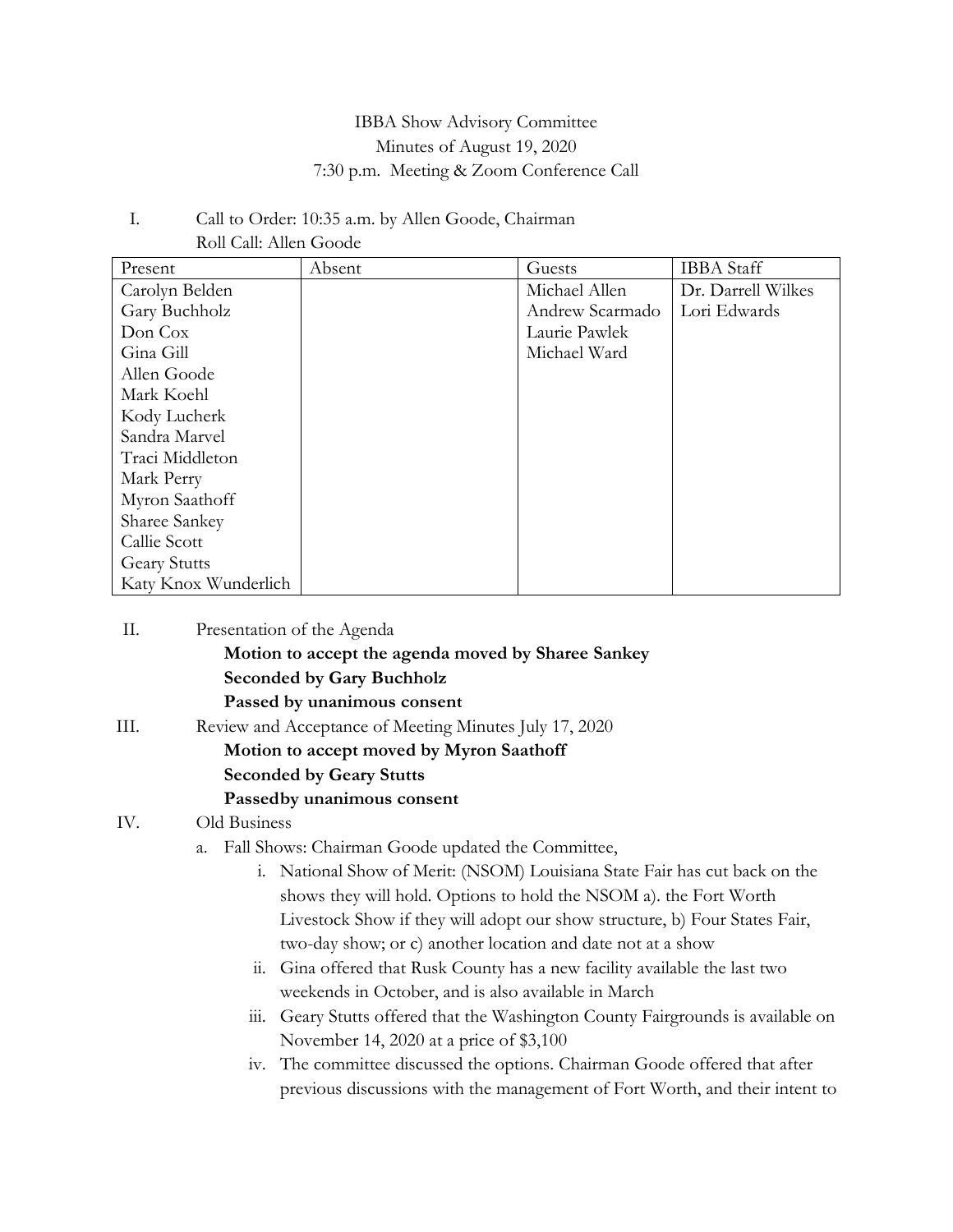grow the IBBA Show, they will heavily consider our show format, showing, Black, Red and Ultra all in separate divisions.

### **Motion: Make the Fort Worth Open Brangus Show the National Show of Merit if they will adopt the full IBBA Show Guidelines**

- **Made by Mark Koehl**
- **Second by Gary Buchholz**
- The motion passed by unanimous consent.
- v. Western National: Chairman Goode reviewed the details of the Western National Brangus show do be held at the Four States Fair
- vi. 50<sup>th</sup> Anniversary Brangus Futurity Pen Show: Chairman Goode presented that there is interest in this from across the breed. Goode appointed a Subcommittee to determine the class, ages and plan the logistics of holding the show.
	- Sub-Committee
		- Myron Saathoff
		- Carolyn Belden
		- Sharee Sankey
		- Mark Perry

#### V. New Business

- a. 2021 IBBA National Show, Alternative planning
	- i. The management of HLSR suggested that we plan for an alternative location. It was discussed that we hold our national along with other associations. The ABBA would be the preferred breed. Goode and Edwards will contact the ABBA.
- b. Discussion on age verification, Mark Perry opened a discussion of the need to age verify cattle being exhibited. The program that the ABBA has adopted of weights and hip height ranges was presented and referred to as an approach, with the recognition that it would need to be adjusted for Brangus. It was asked if mouthing or teething could be a method of age verification. Guest Dr. Michael Allen stated that this is not a valid check until animals are about two years of age. Much discussion followed about the need to age verify or not, as well as the pros and cons.

# **Motion: To adopt a program of weighing and measure cattle being exhibited and form a committee to establish the scale of acceptable ranges.**

**Moved by Mark Perry Seconded by Don Cox**

**As this a vote of a rule change, a two-thirds majority vote is required by roll call. Chairman Goode called the role:**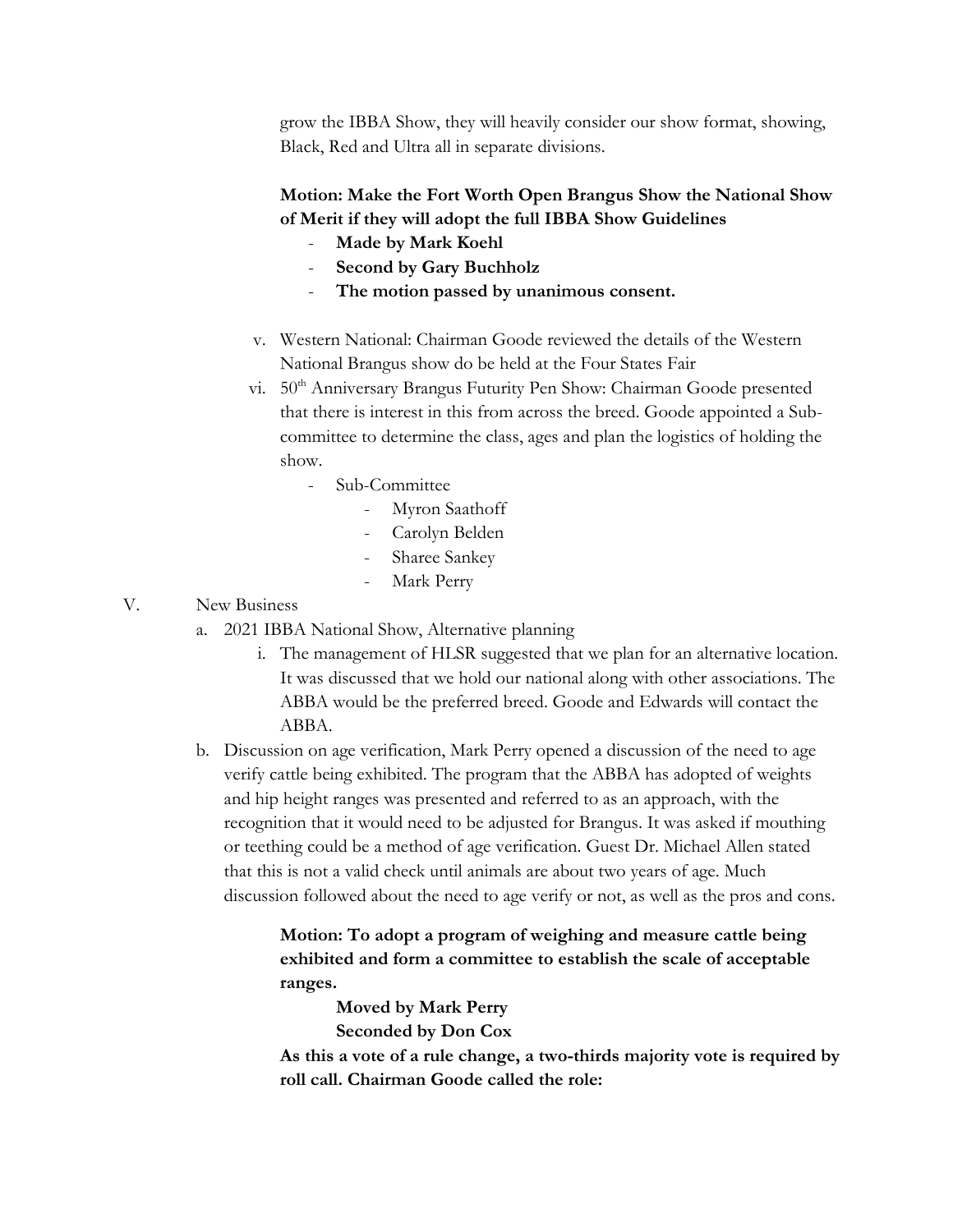| Yes, In Favor  | No, Not in Favor     |
|----------------|----------------------|
| Gary Buchholz  | Carolyn Belden       |
| Don Cox        | Sandra Marvel        |
| Gina Gill      | Traci Middleton      |
| Mark Koehl     | Sharee Sankey        |
| Kody Lucherk   | Callie Scott         |
| Mark Perry     | <b>Geary Stutts</b>  |
| Myron Saathoff | Katy Knox Wunderlich |
|                |                      |

### **The results were seven (7) Yes, In Favor and seven (7) No, Not in Favor, therefore the Motion Failed for lack of a two-thirds majority vote.**

Chairman Goode appointed a Sub-Committee to evaluate an approach and breed data of Weaning Weights, Yearling Weights and Hip Heights.

- Katy Knox Wunderlich
- Mark Perry
- Don Cox
- Allen Goode

**Motion: Task the Sub-Committee to create the age scale requirements of weight and hip height ranges and present to the full Committee for consideration.** 

> **Moved by Traci Middleton Seconded by Geary Stutts**

**Motion to Amend: Collect data of weights and hip heights for one show year.**

> **Moved by Geary Stutts Seconded by Kathy Knox Wunderlich Motion to Amend Passed by Unanimous Consent**

**Chairman Goode called for a voice vote on the original motions as amended. Voting against were Mark Perry and Don Cox. Motion Passed.**

The discussion continued with what shows to collect weights and hip heights from. It was decided to be done at the remaining National SOE Shows.

**Motion: Collect data of weights and hip heights on animals exhibited at the remaining four National Standard of Excellence Shows in 2020 and 2021.**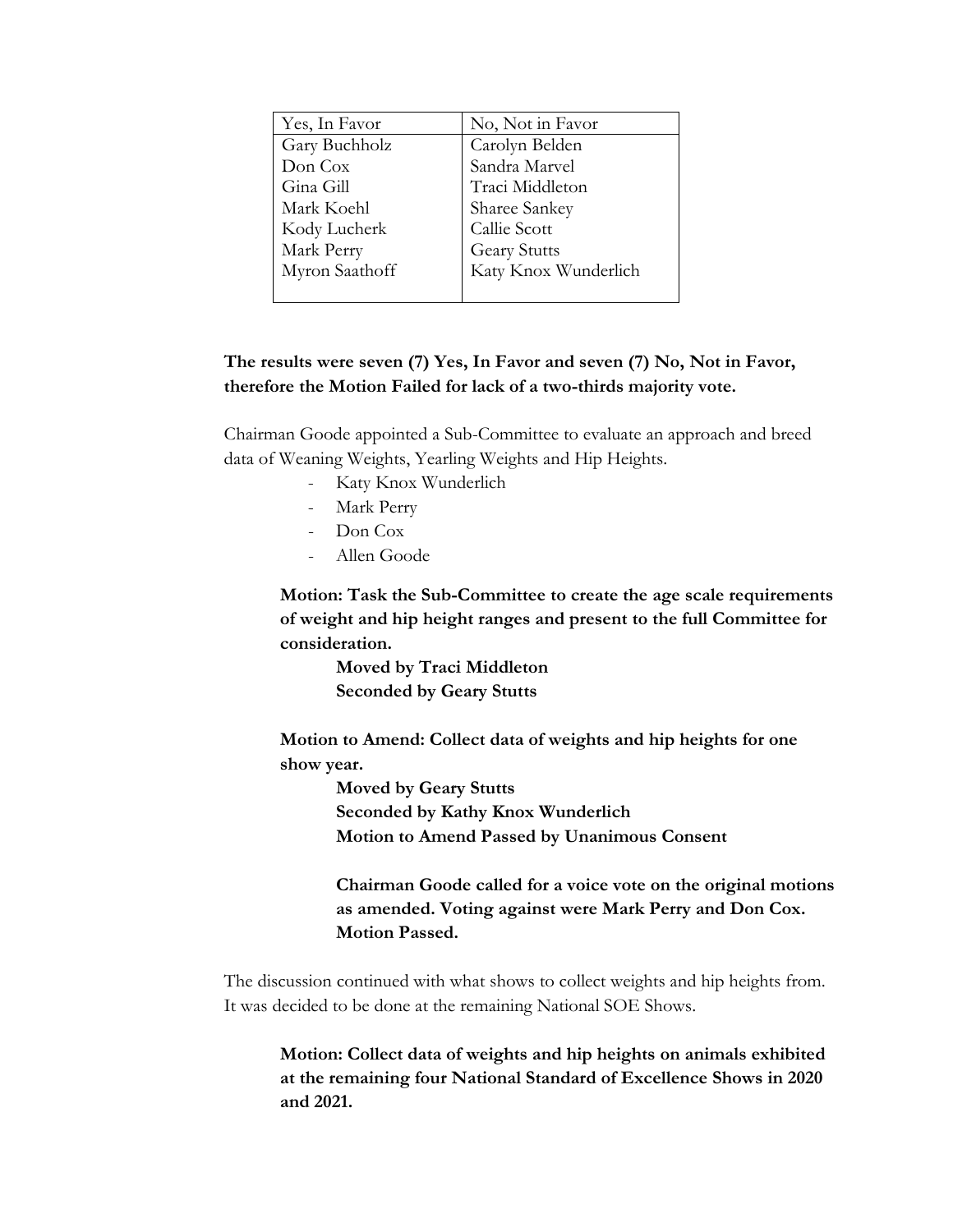- **Western National, Texarkana, Arkansas**
- **National Show of Merit**
- **Florida State Fair**
- **National Show, Houston Livestock Show**

## **Moved by Traci Middleton Seconded by Carolyn Belden The Motion Passed by Unanimous Consent**

- c. Show Parent of the Year Points: Goode presented that several committee members recalled the inclusion of Group Class results in the tabulation of Show Parent of the Year standings. Review of minutes back through 2018 do not reflect that this was discussed. Geary Stutts said his notes show that it was discussed at the Houston 2017 meeting. Goode said he would look for this. Goode asked if the Committee would like to discuss and move on this. It was decided to Table the idea.
- d. Additional New Business
	- i. Bull Nose Leads: Myron Saathoff stated that all bulls should be required to have nose leads when they are brought up for weighing. The Committee all agreed.
- VI. Motion to Adjourn the Meeting at 9:25 p.m. **Moved by Myron Saathoff Seconded by Geary Stutts Passed by Unanimous Consent**

2020 – 2021 Committee Members Allen Goode, Chairman Gary Buchholz Carolyn Belden Carson Don Cox Gina Gill Mark Koehl Kody Lucherk Sandra Marvel Traci Middleton Mark Perry Myron Saathoff Sharee Sankey